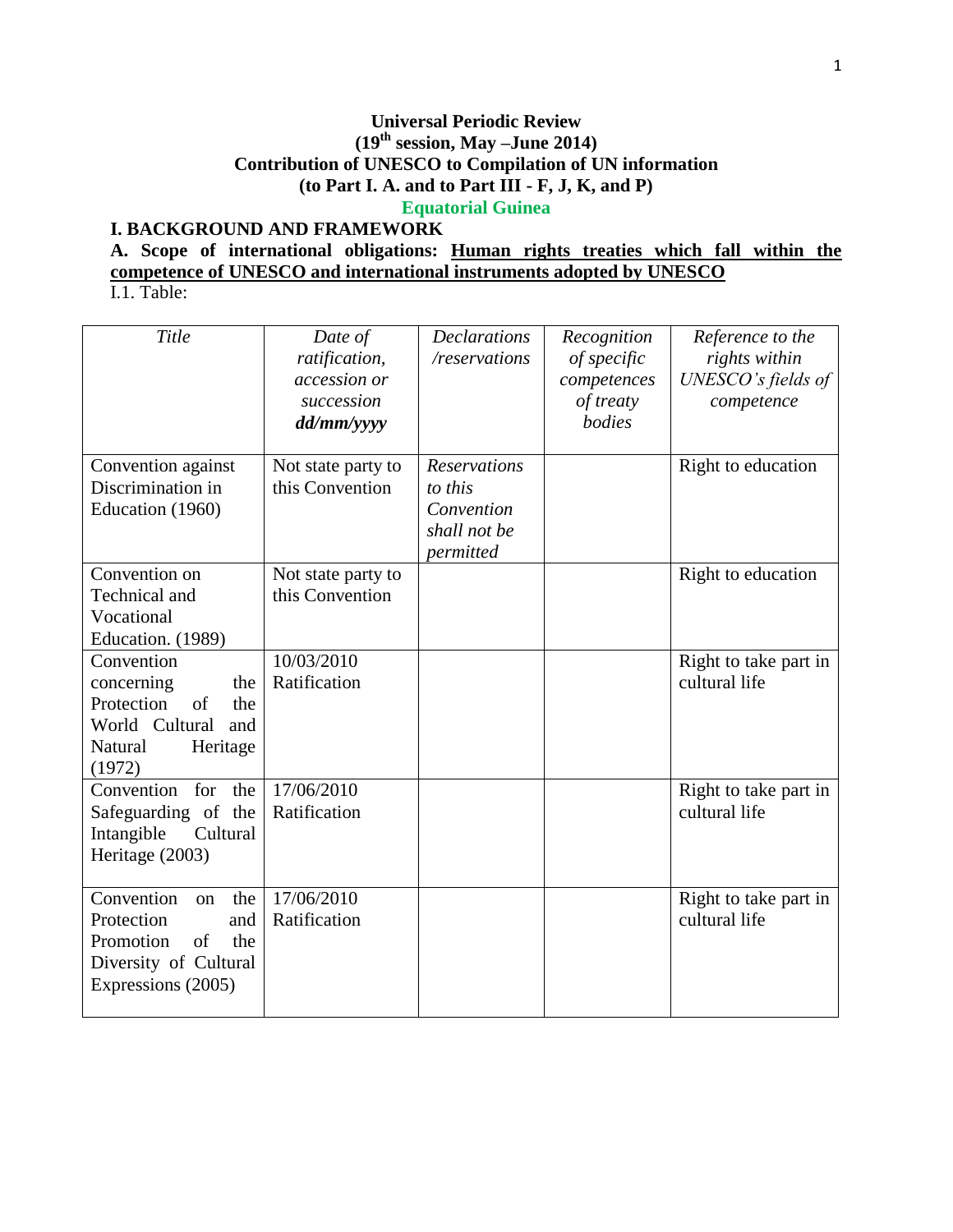### **II. Input to Part III. Implementation of international human rights obligations, taking into account applicable international humanitarian law to items F, J, K, and P Right to education**

### **Constitutional Framework:**

2. The 1991 Constitution of the Republic of Equatorial Guinea, as last amended on 17 January 1995,<sup>1</sup> enshrines the right to free and compulsory primary education in **Article 23**. This Article establishes that Education shall be primordial to the State. It adds that the State shall guarantee to every person, private body or religious institution the right to found schools provided that the founding body accepts to teach subjects determined within toward the official pedagogical plan. Moreover, official education shall freely allow the institution of religious education, which is protected by the Constitution. Education that shall be officially recognized may not deviate from the approved program or propagate ideological or partisan tendencies. Article 24 states that the State shall protect responsible paternity and ensure appropriate education to promote the family. **Article 5** recognizes gender equality and **Article 15** enshrines the principle of non-discrimination by stating that all acts of partiality or discrimination committed on the basis of tribe, gender, religion, and corruption and other or same shall be punishable by law. With regard to language, **Article 4** provides that the official language of the Republic of Equatorial Guinea shall be Spanish. Aboriginal languages shall be recognized as an integral part of its national culture.

# **Legislative Framework:**

- 3. The basic legislative framework for education in Equatorial Guinea is made up of:
	- The **General Law on Education No. 14 of 1995** *(Ley No. 14/1995)*<sup>2</sup>, which was modified on 30 October 2007 by the **Law of Education No. 5 of 2007** *(Ley de Educación nº 5/2007)<sup>3</sup>* .
	- Law on Decentralization of 2003, which transfers some powers to the country's 30 municipalities the municipalities.<sup>4</sup>

# **Policy Framework:**

 $\overline{\phantom{a}}$ 

# - **ICT in Education<sup>5</sup>**

4. In Equatorial Guinea, there is no specific policy concerning ICT, although attempts to improve management in the Ministry of Telecommunications are being made. The efforts to strengthen the presence of ICT in communities and in schools are primarily made by nongovernmental organisations, universities, and other actors. They collaborate on projects that make computer equipment, training, and management available and accessible to students, educators, and members of the community. These initiatives take the form of **computer labs** in schools or **media centres** in the community.

<sup>&</sup>lt;sup>1</sup> <http://www.constitutionnet.org/files/Equatorial%20Guinea%20Constitution.pdf>

<sup>&</sup>lt;sup>2</sup> <http://countrycodes.boomja.com/index.php?ITEM=12987>

<sup>&</sup>lt;sup>3</sup> <http://www.cesdonbosco.com/revista/foro/31%20-%20Tina%20Sierra.pdf>

<sup>4</sup> Background paper prepared for the Education for All Global Monitoring Report 2009, <http://unesdoc.unesco.org/images/0017/001780/178019m.pdf>

<http://www.oecd.org/dataoecd/12/56/40577917.pdf>

<sup>5</sup> [www.infodev.org/en/Document.400.pdf](http://www.infodev.org/en/Document.400.pdf)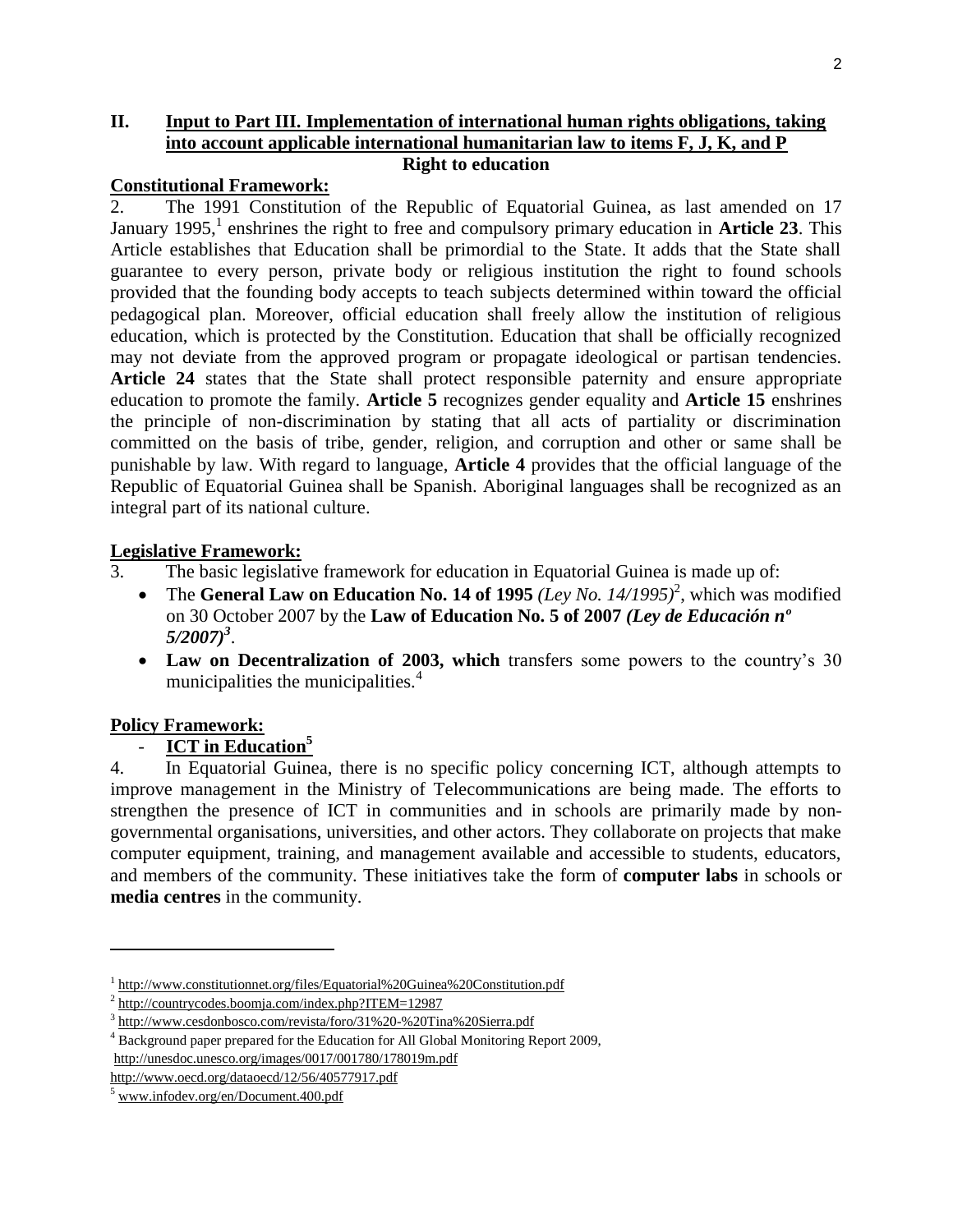5. Moreover, the government has a **Ministry of Technology, Posts, and Telecommunications**, and an **Office of Telecommunication Regulation (ORTEL)** was set up.

6. In Equatorial Guinea, education and distance training is regulated by the Law of Education, section 6, article 46, which states: "Distance education is one of the educational tools that makes it possible to pursue and/or continue educational studies in any circumstance."

7. A recent initiative was enacted on a platform called **Prépaly (interactive multimedia training for PREParing high school students (LYcéens)** in advanced scientific and technological studies). Its main objectives are to:

• Respond to the needs of young people in terms of information in science and technology

• Give them basic training in computers and multimedia that will be their key to a successful academic career, and which will help prepare them for the world outside of school

• Reinforce the ties between secondary and higher education establishments in the north with those in the south, as well as to reinforce the ties between schools and academic institutions in different areas of the south

• Facilitate the creation of multimedia content for teaching in francophone Africa

In addition, the French Cooperation supports the **National University of Equatorial Guinea (UNGE)** in their approaches by using ICT to develop centres for teaching and accessing digital teaching resources.

### **Cooperation:**

8. Equatorial Guinea is not party to the 1960 UNESCO Convention against Discrimination in Education (CADE). It did not report to UNESCO on the measures taken for the implementation of the 1960 UNESCO Recommendation against Discrimination in Education within the framework of the:

- Sixth Consultation of Member States (covering the period 1994-1999).
- Seventh Consultation of Member States (covering the period 2000-2005).
- Eighth Consultation of Member States (covering the period 2006-2011).

9. Equatorial Guinea did not report within the framework of the Fourth Consultation of Member States the measures taken for the implementation of the 1974 UNESCO Recommendation concerning Education for International Understanding, Co-operation and Peace and Education relating to Human Rights and Fundamental Freedoms (covering the period 2005- 2008). It has not yet reported within the framework of the Fifth Consultation of Member States the measures taken for the implementation of the 1974 Recommendation (covering the period 2009-2012).

10. Equatorial Guinea reported within the framework of the Second Consultation (2011) on the measures taken for the implementation of the 1976 Recommendation on the Development of Adult Education. However, it did not report for the First Consultation (1993).

11. Equatorial Guinea is not party to 1989 UNESCO's Convention on Technical and Vocational Education.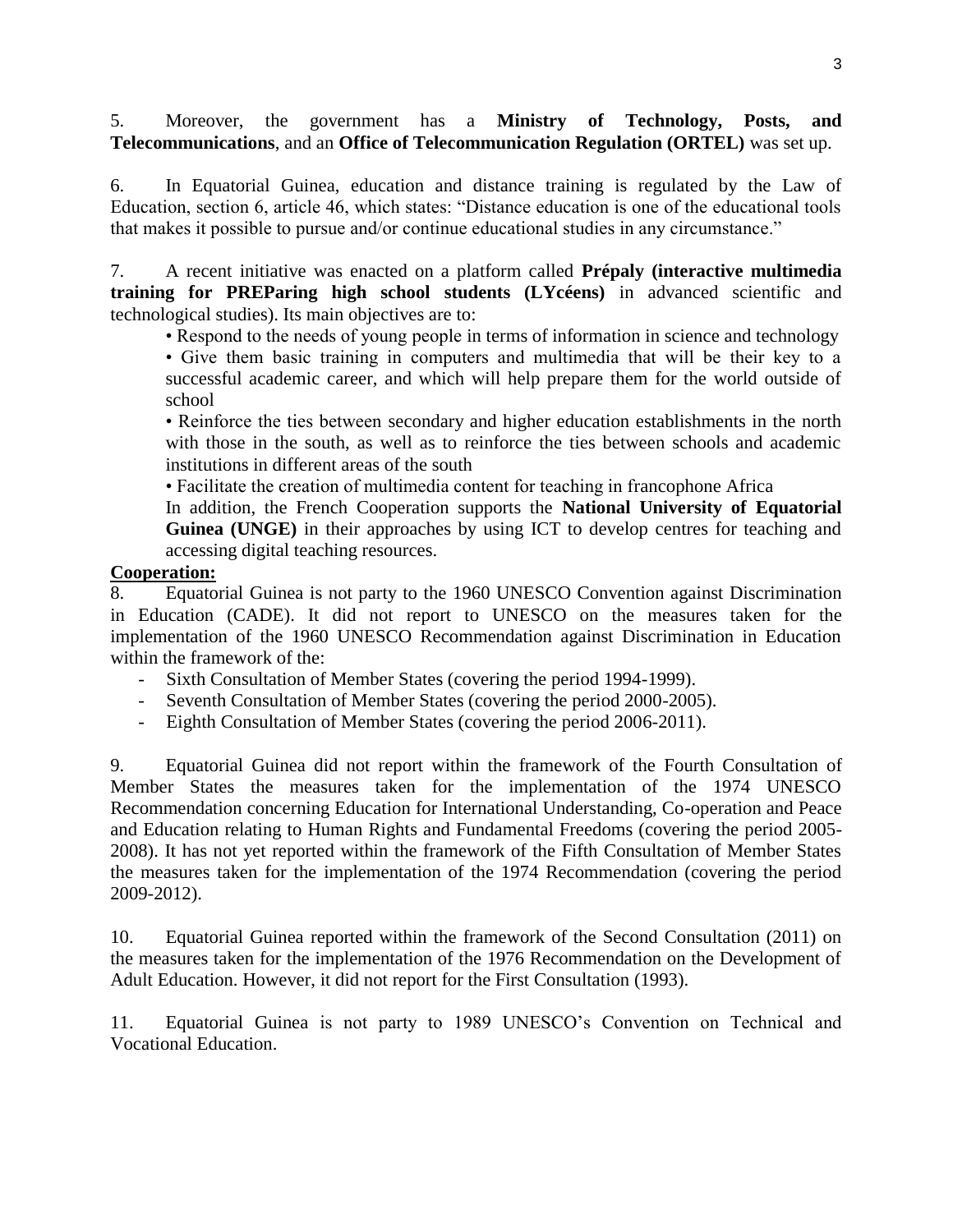### **Cultural rights**

### **Normative Framework: constitutional and legislative frameworks**

12. The Constitution of Equatorial Guinea (adopted in 1995 and revised in 2012) states in its Article 6 that: "The State supports and promotes Culture, artistic creation […] and ensures the preservation of Nature, cultural heritage and the Nation's artistic and historic wealth". In its Article 4, the Constitution also refers to indigenous' languages as integral parts of the national Culture. Equatorial Guinea does not have a cultural policy per say, nevertheless the recommendations of the Bata Economical Conference (2008) are used as a cultural management's tool. The recommendations are based on 6 main priorities: i)Training of executive staff in the field of Culture; ii) Creation of cultural institutions throughout the national territory; iii) Restoration of historic sites and monuments; iv) Building of historic monuments; v) Recovery of the "historic memory" of the Equatorial Guinea in Spain; vi) Insertion of cultural elements in textbooks.

#### **Institutional Framework:**

13. The Council of Ministers implements the Nation's General Policy as defined by the President. It organises and implements economical, cultural, scientific and social activities, as per Article 47 of the Constitution. The Ministry of Information, Culture and Tourism and its institutions (i.e. Department of Culture) propose and implement the General Policy in the field of Culture. The President negotiates and signs international treaties and agreements as per Article 39 (h) of the Constitution. Its services ensure the implementation of UNESCO's Conventions.

#### **Policy measures:**

14. With the exception of a working group dedicated to the implementation of the 1972 Convention following the 2011 mission organised by the UNESCO Libreville Office, Equatorial Guinea has no specialised working teams dedicated to the promotion of the implementation of UNESCO's Conventions on Culture. However, on several occasions, Equatorial Guinea has expressed its interest in benefiting from UNESCO's capacity building expertise in the field of Culture. In 2011, Equatorial Guinea restructured its Department of Culture. One of its objectives is to promote its Culture and have it contribute to the economic and social development of the Country. However, the capacities at both national and local levels to develop and implement cultural activities are extremely limited.

### **Work with civil society:**

15. Most of the guilds and professional associations in culture are inactive because of the lack of financial support from the Ministry of Culture. Civil society does not, for the moment, play a key role in Equatorial Guinea cultural life.

### **Freedom of opinion and expression**

Constitutional and Legislative Framework:

16. Freedom of expression is protected under Article 13 of the Constitution of Equatorial Guinea.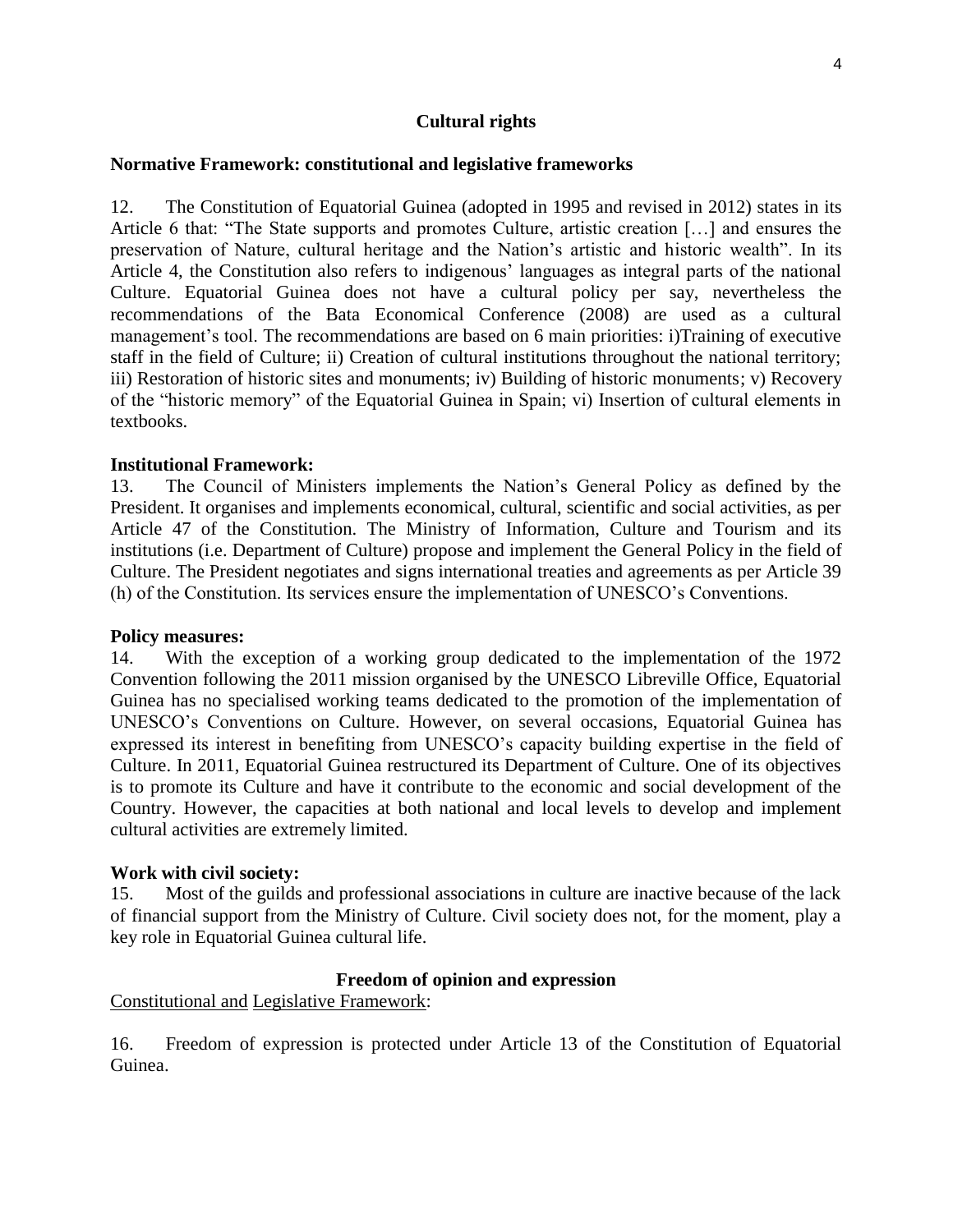17. Media freedom in the country is strictly controlled through such laws as the Law on the Press, Publishing and Audio-visual Media (*Ley Número 6/1.997 de Prensa, Imprenta y Medios Audiovisuales*) that governs the registration, functioning and control of all means of social communication, particularly the press, publishing companies, distribution companies and broadcast companies.

18. Defamation remains a criminal offense under the Penal Code.

19. A freedom of information law does not currently exist in Equatorial Guinea.

Media Self-Regulation:

20. No media self-regulatory mechanisms exist in Equatorial Guinea.

# Safety of Journalists:

 $\overline{\phantom{a}}$ 

21. UNESCO recorded no killing of journalists in Equatorial Guinea between 2008 and 2012. However, there had been reports of journalists suffering harassment and attacks including order of closure of radio stations by the authorities<sup>6</sup>. Censorship is widespread in the country, including the case where the local press was not allowed to report on events surrounding the Arab Spring in 2011.<sup>7</sup> Foreign journalists have difficulty entering the country.

# **III. RECOMMENDATIONS**

# **Right to education**

22. Equatorial Guinea should be encouraged to ratify the 1960 UNESCO Convention against Discrimination in Education.

23. Equatorial Guinea should be encouraged to submit state reports for the periodic consultations of UNESCO's education related standard-setting instruments, especially for the Convention against Discrimination in Education.

24. Equatorial Guinea could be encouraged to take additional measures to provide girls and women with increased educational opportunities and to address gender disparities.

25. Equatorial Guinea could be encouraged to intensify its efforts to address low enrolment and literacy rates in primary and basic education and to strongly reduce the prevalence of cultural and traditional perceptions that infringe the right to education.

<sup>6</sup> [http://www.bbc.co.uk/news/13848424;](http://www.bbc.co.uk/news/13848424)<http://www.newsafrica.net/en/news/1557/equatorial-guinea.html>

<sup>7</sup> <http://www.asiaone.com/News/AsiaOne+News/World/Story/A1Story20110225-265282.html>